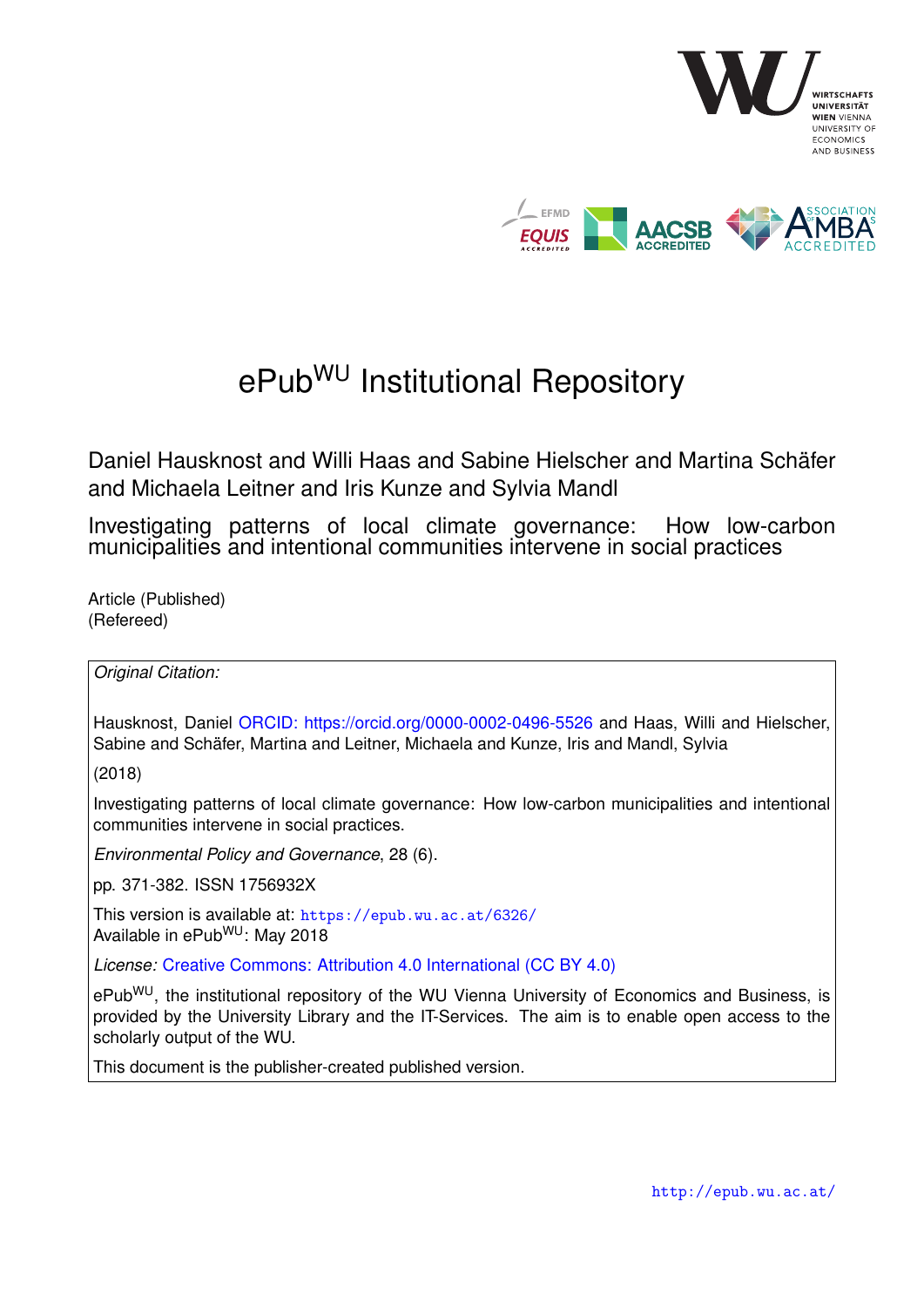## RESEARCH ARTICLE



## **Investigating patterns of local climate governance: How low‐carbon municipalities and intentional communities intervene in social practices**

**Daniel Hausknost1 <sup>|</sup> Willi Haas2 <sup>|</sup> Sabine Hielscher3 <sup>|</sup> Martina Schäfer3 <sup>|</sup> Michaela Leitner4 <sup>|</sup> Iris Kunze5 <sup>|</sup> Sylvia Mandl<sup>4</sup>**

<sup>1</sup> Institute for Social Change and Sustainability, Department Socioeconomics, Vienna University of Economics and Business, Vienna, Austria

<sup>2</sup> Institute of Social Ecology, University of Natural Resources and Life Sciences, Vienna, Austria and Alpen‐Adria University, Vienna, Austria

3Technische Universität Berlin, Zentrum Technik und Gesellschaft, Berlin, Germany

4Österreichisches Institut für Nachhaltige Entwicklung<sup>A</sup>, Vienna, Austria

5Center for Global Change and Sustainability, University of Natural Resources and Life Sciences (BOKU), Vienna, Austria

#### **Correspondence**

Daniel Hausknost, Institute for Social Change and Sustainability, Department of Socioeconomics, Vienna University of Economics and Business, Welthandelsplatz 2, Building D5, 3rd Floor , A ‐ 1020 Vienna, Austria.

Email: [daniel.hausknost@wu.ac.at](mailto:daniel.hausknost@wu.ac.at)

#### **Funding information**

Klima‐ und Energiefonds, Austrian Climate Research Programme (ACRP), Grant/Award Number: KR14AC7K11892

#### **Abstract**

The local level has gained prominence in climate policy and governance in recent years as it is increasingly perceived as a privileged arena for policy experimentation and social and institutional innovation. However, the success of local climate governance in industrialized countries has been limited. One reason may be that local communities focus too much on strategies of technology‐oriented ecological modernization and individual behavior change and too little on strategies that target unsustainable social practices and their embeddedness in complex socioeconomic patterns. In this paper we assess and compare the strategies of "low-carbon municipalities" (top‐down initiatives) and those of "intentional communities" (bottom‐up initiatives). We were interested to determine to what extent and in which ways each community type intervenes in social practices to curb carbon emissions and to explore the scope for further and deeper interventions on the local level. Using an analytical framework based on social practice theory we identify characteristic patterns of intervention for each community type. We find that low-carbon municipalities face difficulties in transforming carbon‐intensive social practices. While offering some additional low‐carbon choices, their ability to reduce carbon‐intensive practices is very limited. Their focus on efficiency and individual choice shows little transformative potential. Intentional communities, by contrast, have more institutional and organizational options to intervene in the web of social practices. Finally, we explore to what extent low-carbon municipalities can learn from intentional communities and propose strategies of hybridization for policy innovation to combine the strengths of both models.

#### **KEYWORDS**

intentional communities, local climate governance, low‐carbon municipalities, policy innovation, social practice theory

------------------------------------------------------------------------------------------------------------------------------- - This is an open access article under the terms of the [Creative Commons Attribution](http://creativecommons.org/licenses/by/4.0/) License, which permits use, distribution and reproduction in any medium, provided the original work is properly cited.

© 2018 The Authors. *Environmental Policy and Governance* published by ERP Environment and John Wiley & Sons Ltd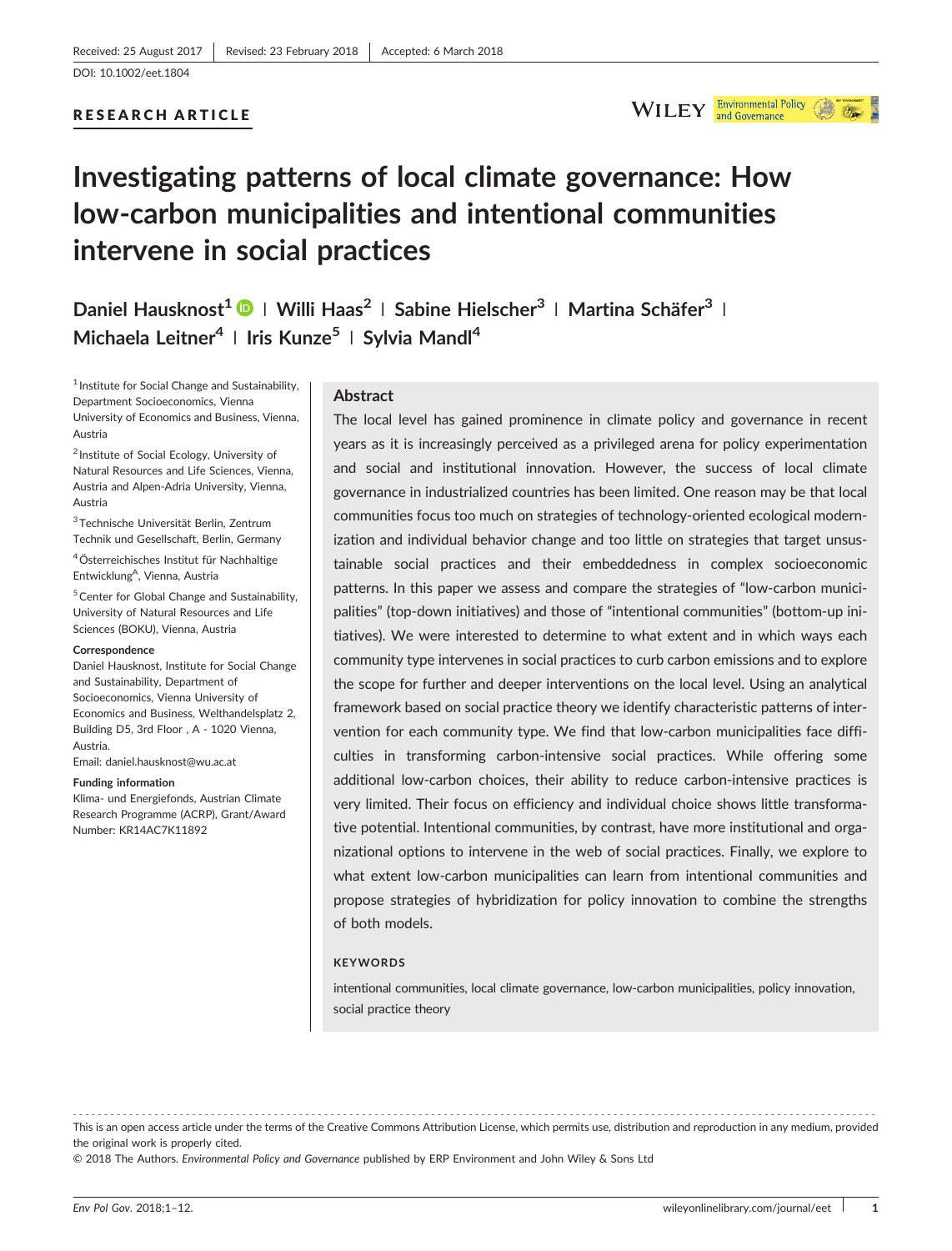## **1** | **INTRODUCTION**

With the window for reaching the Paris climate goals fast closing (UNFCCC, 2015), awareness is growing that climate policy must go beyond the energy sector and address the very principles of how modern societies organize their patterns of consumption and production. Within this context, the local level has gained more prominence in climate policy and governance in recent years, both in academic and in policy domains (Bulkeley & Betsill, 2013; Lervik & Sutherland, 2017; Smedby & Quitzau, 2016). This is because the municipal, communal and local levels are perceived as privileged arenas for policy experimentation (Castán Broto & Bulkeley, 2013) and social and institutional innovation (Hargreaves, Hielscher, Seyfang, & Smith, 2013; Seyfang & Smith, 2007). The local level, it is assumed, has the potential to function as a "low carbon lab" (Heiskanen, Jalas, Rinkinen, & Tainio, 2015) and as an incubator and diffusion hotspot for successful innovations (Boyer, 2015). Literature in this domain has addressed both the top‐down dimension of municipal and communal policy‐making (Bulkeley & Kern, 2006; Peters, Fudge, & Sinclair, 2010) and the bottom‐up dimension of grassroots innovation and community‐based climate action (Boyer, 2016; Feola & Nunes, 2014; Seyfang, 2010) to various degrees.

In this paper, we aim to combine both dimensions by assessing the strategies of "low‐carbon municipalities" (the top‐down dimension of communal climate policy) and by asking to what extent these strategies could be advanced through learning from "intentional communities," such as ecovillages and eco‐oriented cohousing projects (the bottom-up dimension of grassroots climate action). Low-carbon municipalities are municipalities that follow a self‐proclaimed agenda of local climate change mitigation. They are "top‐down" inasmuch as their voluntary low‐carbon agenda is decided and pursued through the political and administrative structures of local government (which typically include a local council, a mayor and a municipal office). Most low‐carbon municipalities are involved in international networks like the Climate Alliance<sup>1</sup> or the International Council for Local Environmental Initiatives (ICLEI)<sup>2</sup> (Bulkeley, 2010). Their role in climate change mitigation was internationally recognized early on (Beatley, 2014; United Nations Conference on Environment and Development, 1992). Intentional communities, by contrast, are founded and sustained by people who commit themselves to pursue a common purpose or intention, such as living in harmony with nature or living according to principles such as solidarity and grassroots democracy (Kunze, 2012). They are resident‐led settlements or neighborhoods with shared property and commons, such as ecovillages and cohousing projects. According to the Global Ecovillage Network (GEN), there are around 10,000 ecovillages in existence worldwide.<sup>3</sup> Intentional communities can be understood as a community‐based type of grassroots

<sup>2</sup>[http://www.iclei.org/](http://www.iclei.org)

innovation (Seyfang & Smith, 2007; Smith, Fressoli, & Thomas, 2014). The role of intentional communities as "best practice" cases for sustainable living is increasingly being acknowledged by some governments, who are beginning to encourage them to exchange their experiences with the wider public (WBGU, 2011).

Low-carbon municipalities typically use policy strategies that pertain to the paradigm of *ecological modernization* (EM) (Bulkeley, 2010; Smedby & Quitzau, 2016). EM is based on the assumption that "economic growth and the resolution of environmental problems can, in principle, be reconciled" (Christoff, 1996). As a sociopolitical strategy, it focuses on the development and diffusion of new technologies that enable clean production and consumption, with the aim to decouple economic output from resource inputs and emissions (Spaargaren & Mol, 1992). Ecoefficiency is the key principle behind this approach. Examples are low-emission (and electric) cars, photovoltaic panels, LED lighting or material recycling. On the local and municipal level, most efforts concentrate on the energy sector and concern energy efficiency measures (mostly in municipalities' own estate and operations), energy conservation and renewable energy generation. In addition, local policies address green building initiatives, green local government procurement standards, public–private partnerships with local businesses, public transportation policies and educational efforts to change individual behavior. However, recent research increasingly stresses that technology-based approaches and individual behaviorchange strategies are insufficient to mitigate climate change and that much more comprehensive, structural changes to the ways in which societies function are required to achieve a massive reduction in energy and resource demand (Creutzig et al., 2016; Haberl, Fischer‐ Kowalski, Krausmann, Martinez‐Alier, & Winiwarter, 2011).

By virtue of their shared ecological objectives and convictions, intentional communities tend to go much further in ecologically restructuring communal life. The focus of intervention is not on efficiency (i.e., doing more with the same input), but on actively reducing throughput of energy and resources, and thus on *sufficiency*. This is often achieved by making use of shared property and commons and by establishing common patterns of consumption and behavior in fields such as nutrition, transport and housing. Overall, intentional communities do not focus on individual behavior change, but aim at the sustainable redesign of communal life and thus of the ways social practices interlock. The ideological consensus of residents on ecological principles allows for the implementation of intervention strategies that are not limited to technological and individualistic approaches but are holistic in the sense of combining technological elements with collective behavioral change and a commitment to sufficiency principles in community governance.

These obvious differences between low‐carbon municipalities and intentional communities are interesting in several respects with regard to communal low-carbon policy and governance. They suggest a difference in the transformative depth of low-carbon measures: while low‐carbon municipalities seem to be locked into the efficiency paradigm, which does not necessarily achieve substantial decarbonization, the measures in intentional communities reach deeper into the fabric of communal life, transcending the efficiency perspective of ecological modernization toward a pronounced sufficiency perspective of "living better with less." This raises the important question as to what low-

<sup>&</sup>lt;sup>1</sup>Founded in 1990 in Germany, the Climate Alliance is the world's largest network of municipalities dedicated to climate protection and is particularly strong in Germany, Austria and the Netherlands. Today it comprises more than 1,700 municipalities from 26 European countries. [http://climatealliance.org/nc/](http://climatealliance.org/nc/home.html) [home.html](http://climatealliance.org/nc/home.html)

<sup>&</sup>lt;sup>3</sup>[https://ecovillage.org/global](https://ecovillage.org/global-ecovillage-network/gen/)-ecovillage-network/gen/ (accessed 2 January 2018)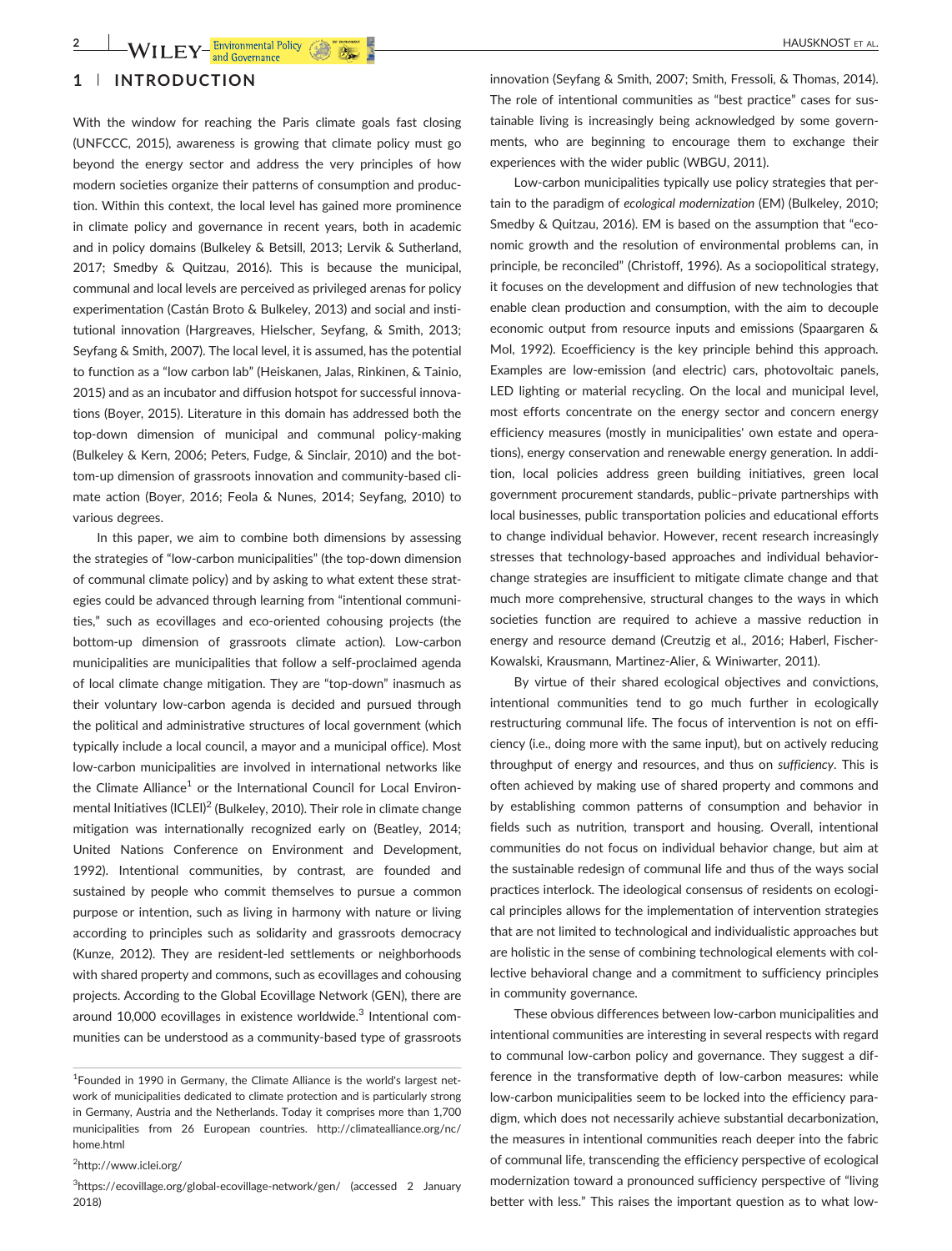carbon municipalities could learn from intentional communities despite the different preconditions for policy implementation: which types of measures, policies, strategies or organizational structures could be emulated or adapted to the needs of low‐carbon municipalities? Is there scope for experimentation in low‐carbon municipalities that may help bridge the gap between them and their ecologically devoted counterparts? Can the transformative depth of low‐carbon municipalities be enhanced by learning from intentional communities?

To broach these questions, this paper takes on the perspective of social practice theory. Social practice theory acknowledges that individual behavior is embedded in social and material structures, which makes individual behavior change very challenging (Shove, 2015). Taking social practices as the unit of analysis means shifting the attention away from technological components and individual choices and toward processes of coevolving technical, economic, social and cultural elements (Brand, 2010). We agree with social practice theorists that unsustainable patterns of human activity can be better understood (and changed) when conceived in terms of socially shared practices rather than aggregate individual choices (Hargreaves, 2011). We think that social practice theory can be particularly helpful when comparing the different strategies used by low-carbon municipalities and intentional communities, as it may reveal significant differences in transformative depth concerning the ways in which low‐carbon interventions are conceived and designed. In this paper, we use practice‐ theoretical methods to analyze the climate‐related policies of three low‐carbon municipalities and three intentional communities (two of each in Austria, one in Germany) in the practice fields of food, housing and mobility. The systematic comparison results in a comprehensive matrix of measures and intervention strategies which allows for the identification of potential for mutual learning, translation and upscaling of intervention strategies with a higher transformative potential.

In the next section we introduce our theoretical approach and empirical method. Section 3 presents the empirical findings from our case studies. In Section 4, we discuss these findings with a view to policy implications and potential for translation and upscaling. Section 5 concludes.

## **2** | **THEORY AND METHODS**

## **2.1** | **Intervening in social practices: A conceptual framework**

Social practice theory constitutes a marked shift from the methodological individualism of the behavioral approach in that socially shared practices (such as cooking, driving, washing or shopping) rather than the individuals who perform them become the core unit of analysis. The individual is conceptualized as the "carrier" of historically evolved practices (Reckwitz, 2002) and not as the autonomous agent whose rational preferences determine its "behavior." Practices are social entities that are neither the product of totalizing social structures nor the product of rational individual choices. Instead, a practice is "a routinized type of behaviour, which consists of several elements, interconnected to one another" (Reckwitz, 2002). The literature offers several different definitions of the elements of a practice (Gram‐Hanssen, 2009). In this study, we adopt the widely used definition advocated by Shove, Pantzar, and Watson (2012), consisting of "meanings," "materials" and "competences". "Meanings refer to ideas, aspirations, values and symbolic meanings; competences to shared know‐how and practical intelligibility; and materials are the physical stuff, such as technologies, objects and infrastructures" (Strengers & Maller, 2015).

These elements come together in everyday life, as individuals integrate them into the performance of everyday routines and thus reproduce a practice. According to a common distinction, a practice is a performance of a routine (practice‐as‐performance) and at the same time a pattern of these performances (practice-as-entity) (Shove et al., 2012). As an entity, the practice consists of the above elements. As a performance, the practice reproduces and actualizes the entity; without being continuously performed, the practice-as-entity dissolves and disappears. In being performed, the practice is entrenched and stabilized or altered and transformed to the extent that its elements are changed. The transformation or discontinuation of practices as well as the emergence of new practices is common and inevitable. The most interesting question, from an environmental governance point of view, however, is to what extent practices can be the object of purposive and strategic interventions.

There is little understanding to date about the potential of policy and governance to purposively and strategically transform social practices. Indeed, as Strengers and Maller (2015) concede, "social practice theorists have so far had relatively little to say about what it means to intervene in social life; how to go about effecting, steering or governing change; and if this is possible or desirable." In response to this shortcoming, Spurling, McMeekin, Shove, Southerton, and Welch (2013) have recently developed a conceptual framework for the analysis of interventions into social practices, which distinguishes between three types of intervening into social practices: "re‐crafting practices," "substituting practices," and "changing how practices interlock."

"Re‐crafting practices" is grounded in "reducing the resource intensity of existing practices through changing the elements of which they are composed" (Spurling & McMeekin, 2015). Interventions can include "the introduction of industry standards for products (that address material elements), the use of new technologies (e.g., ultralow-emission vehicles), forms of training (e.g., the driving test) or social marketing and information campaigns". Thus, "re-crafting" intervenes in one or more elements of a practice without questioning the practice itself or the frequency of its performance. To re‐craft the practice of driving, for example, can mean to equip a car with a more fuel‐efficient technology, without challenging the practice of driving per se.

"Substituting practices" focuses on "discouraging current unsustainable practices and replacing them with existing or new alternatives" (such as replacing driving with cycling). The challenge here is one of changing the ways in which particular "needs" or "wants" are met, by identifying pairings of potentially "substitutable" practices—a resource‐intensive one and a more sustainable counterpart—and by intervening to "change the balance of competition between them" (Spurling & McMeekin, 2015). In other words, the "need" or "want" in question is still not being negotiated, but the mode in which it is satisfied is changed from an unsustainable to a more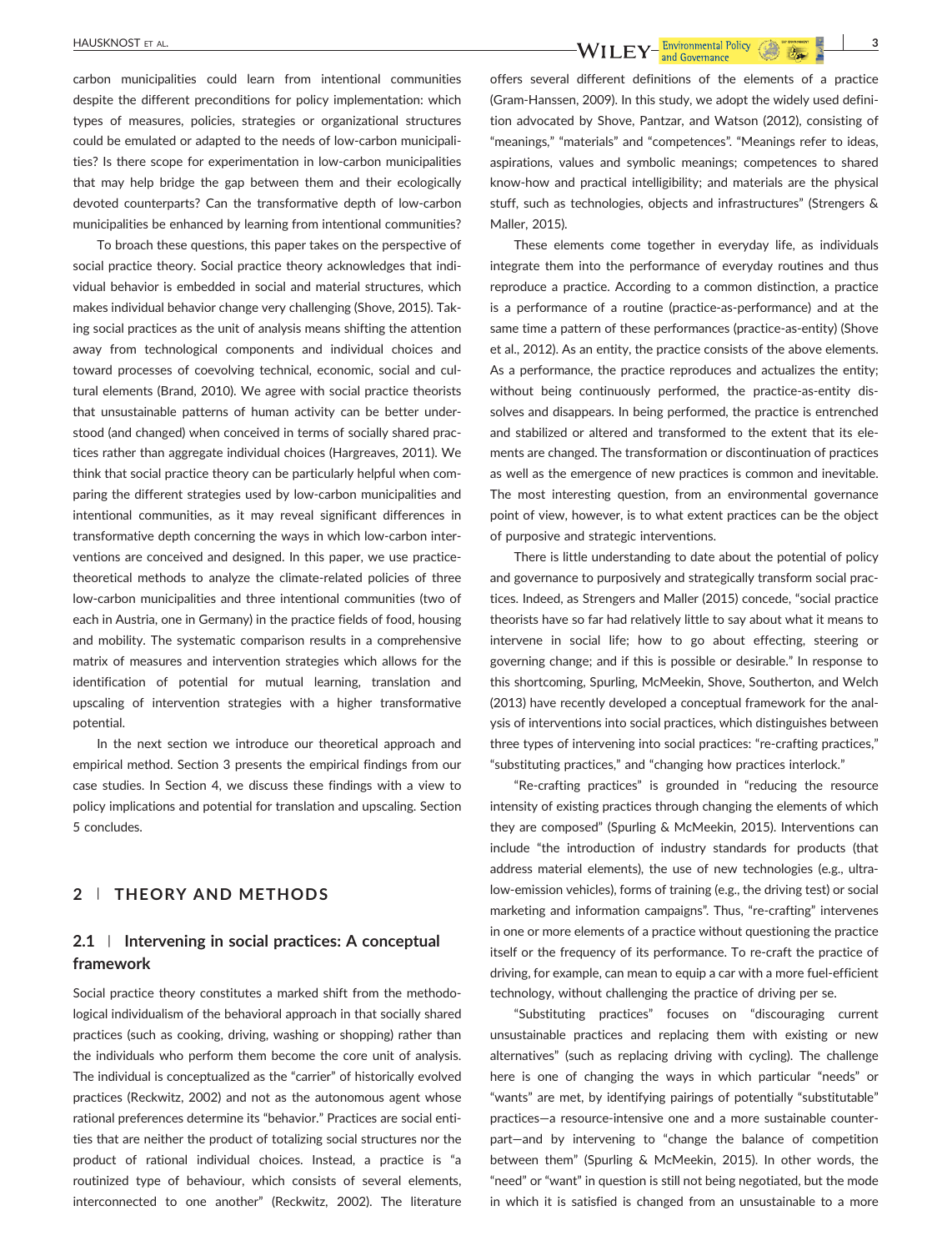**4 HAUSKNOST** ET AL. **Environmental Policy CONTACT BY** and Governance

sustainable one. For instance, the "need" to commute to work is not being challenged, but the means of transportation is being substituted—from driving to taking public transport, cycling or walking. To this generic definition we want to add a specification: our empirical findings (below) show that this type of intervention is often performed in an incomplete or partial manner in that the "sustainable" alternative is supported or encouraged without actively discouraging or inhibiting the "unsustainable" practice. We call this incomplete substitutional intervention "growing a practice," while its opposite (inhibiting the unsustainable practice without fostering the sustainable alternative) would be "shrinking a practice." A complete substitutional intervention, according to the definition of Spurling and McMeekin (2015) above, would always involve both sides of the equation—growing the desired practice and shrinking the undesirable one. "Growing" alone, as will become apparent below, often leads to unsatisfactory results in terms of climate protection, for example, when cycling is encouraged as a leisure activity without, at the same time, taking measures to discourage driving private cars.

'Changing how practices interlock,' finally, focusses on bundles or regular patterns of practices and tries to re‐articulate them in such a way as to make the performance of certain unsustainable practices obsolete. As Spurling and McMeekin (2015) put it: "Rather than viewing current practices [...] as given (as we have in 'recrafting' and 'substituting' practices), here we speculate about how policy makers might intervene in the wider system of practices that produces the need [for certain unsustainable practices]. We bring the negotiability of need [...] to the foreground." For example, rather than focussing on mobility practices in their own right, the focus shifts to disentangling or disrupting the pattern of practices that generates the need for mobility in the first place, such as "how households are provisioned, where children go to school, and how work and leisure are organised" (Spurling & McMeekin, 2015).

This conceptual framework has explicitly been developed because social practices are considered "a better target of intervention for sustainability policy than 'behaviour,' 'choice' or technical innovation alone" (Spurling et al., 2013). However, to the best of our knowledge, there are only a handful of studies that have made use of this framework to examine empirically existing low‐carbon activities and measures (Macrorie, Foulds, & Hargreaves, 2015; Schäfer et al., 2018). In this paper, we build on this framework to examine the ways in which low-carbon measures in different types of communities (low‐carbon municipalities and intentional communities) succeed to intervene in social practices and to analyze the potential for enhancing the transformative depth of such interventions in low‐carbon municipalities.

### **2.2** | **Cases and empirical methods**

We investigate the climate-related policies of three low-carbon communities and three intentional communities in the practice fields of food, housing and mobility (Table 1). Low-carbon communities are municipalities that follow a self‐proclaimed agenda of local climate change mitigation. The population of low‐carbon communities (of the type under study, which is typical for Germany and Austria) usually does not differ significantly from that of other municipalities (e.g., in terms of election results). However, there usually exists an active core of engaged citizens or politicians-so-called policy entrepreneurs (Krause, 2011)—who at some point amass enough support in their municipal council for the municipality to become a member of an environmental network (such as the Climate Alliance) or to set a nonbinding agenda for local decarbonization. In some cases, resourceful local politicians simply make use of existing (national) funding schemes for municipal climate measures, thus using local climate protection as a

| <b>Initiative</b>                             | <b>Description</b>                                                                                                                                                                                                                                                                                                                                                                                                              | Country/start |
|-----------------------------------------------|---------------------------------------------------------------------------------------------------------------------------------------------------------------------------------------------------------------------------------------------------------------------------------------------------------------------------------------------------------------------------------------------------------------------------------|---------------|
| Low-carbon communities                        |                                                                                                                                                                                                                                                                                                                                                                                                                                 |               |
| Kaindorf Climate-<br>Alliance member          | The ecoregion comprises three municipalities (pop. 6,200 inhabitants). It is organized as a<br>nonprofit association, with municipalities and a large number of citizens as members. It aims at<br>establishing a circular regional economy and at becoming self-sufficient in renewable energy<br>supplies. Activities focus on energy efficiency, housing, mobility and sustainable agriculture.                              | Austria/2007  |
| Laxenburg Climate-<br>Alliance member         | The municipality Laxenburg (pop. 2,900) decided in 2003 to become a low-carbon municipality.<br>Projects have addressed the following areas: sustainable education, mobility, provision on<br>information to sustainable energy, energy efficiency, renewable energy, etc.                                                                                                                                                      | Austria/2003  |
| <b>Beeskow National</b><br>Climate Initiative | The climate region Beeskow consists of several municipalities (the largest being the town of<br>Beeskow) with a total population of 38,500 inhabitants and was created in 2012. Projects have<br>addressed the following areas: renewable energy, mobility, sustainable education, etc.                                                                                                                                         | Germany/2012  |
| Intentional communities                       |                                                                                                                                                                                                                                                                                                                                                                                                                                 |               |
| Sieben Linden                                 | Sieben Linden is an ecovillage where 100 adults and 40 children have settled over the years,<br>focusing on closed energy and resource cycles and building houses with natural and regional<br>resources such as straw, clay and timber. Common facilities consist of kitchen, dining room,<br>educational center, horticultural areas, etc.                                                                                    | Germany/1997  |
| Lebensraum                                    | Lebensraum (living space) is a cohousing project that consists of 32 clustered ecologically<br>constructed homes in which, currently, 83 people live. Common facilities consist of kitchen,<br>dining room, laundry, playground and outdoor meeting areas.                                                                                                                                                                      | Austria/2001  |
| Pomali                                        | Cohousing Pomali is a new-built community comprising 29 housing units with around 80<br>inhabitants of all ages. The goal is to be a sustainable ecosettlement that allows for communal<br>and individual flourishing of its inhabitants, with an emphasis on the communal experience and<br>an openness to spirituality. For legal reasons, the settlement is owned by a cooperatively<br>owned limited liability corporation. | Austria/2013  |

#### **TABLE 1** Overview of initiatives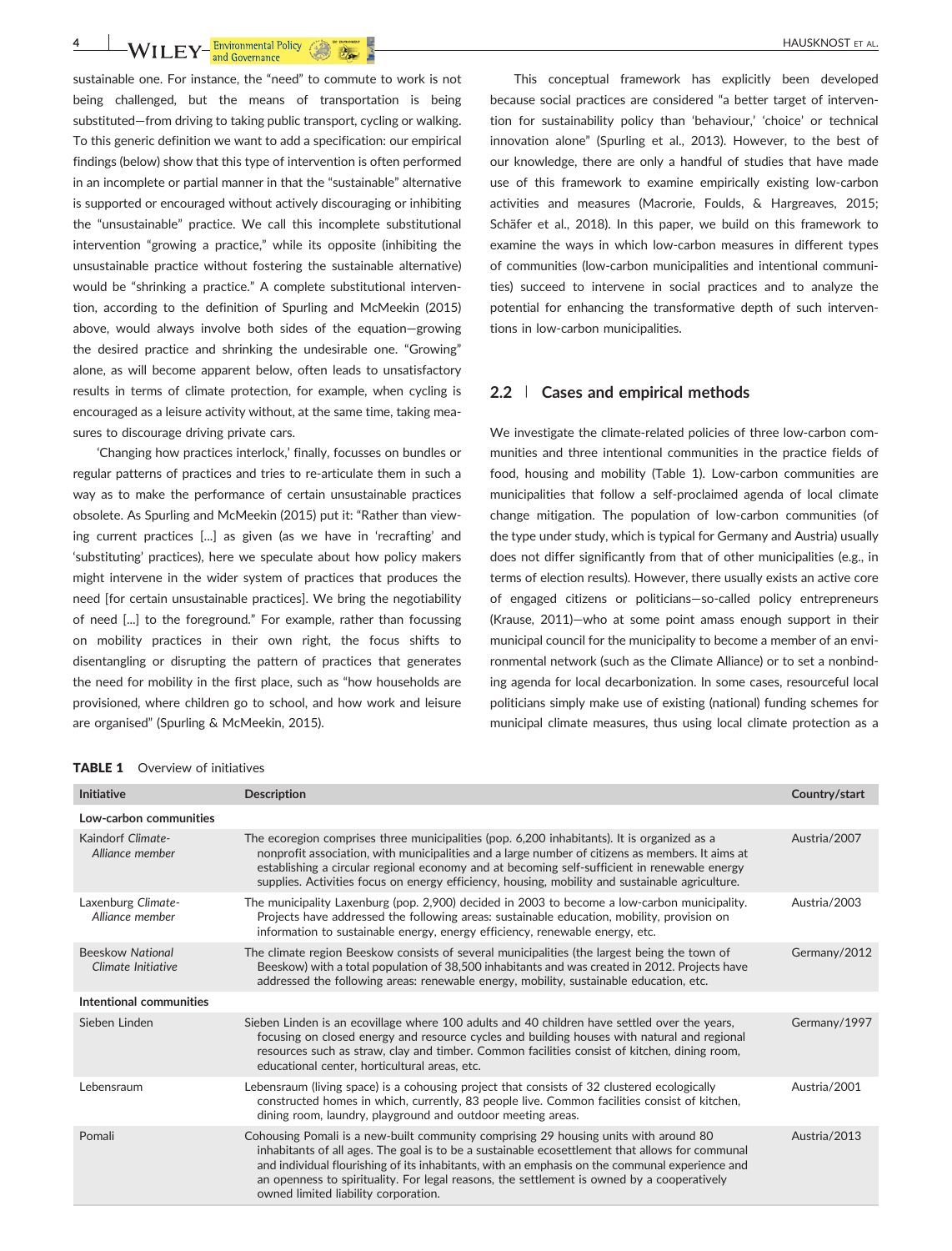المسلم بين المسلم بين المسلم بين المسلم بين المسلم بين المسلم بين المسلم بين المسلم بين المسلم بين المسلم بين ا<br>المسلم بين المسلم بين المسلم بين المسلم بين المسلم بين المسلم بين المسلم بين المسلم بين المسلم بين المسلم بين

means of attracting additional resources for local development (which, in turn, may lead to the emergence of groups of policy entrepreneurs actively carrying forward the climate agenda).

The three low-carbon municipalities under study are quite different in terms of their points of departure and histories, but face very similar difficulties in transforming social practices. Ökoregion Kaindorf, for example, has, from the start, been driven by a very dedicated group of policy entrepreneurs, who gradually pushed the local councils of Kaindorf and its neighboring villages to adopt their visions for sustainable local development and climate governance. The center of activities and political coordination in the Ökoregion Kaindorf is a private association (*Verein*) of engaged citizens and not the council. In Laxenburg, by contrast, the civic support for the low-carbon agenda is much weaker and depends on just a few individuals who carry the climate agenda forward as the mayor had the town join the Climate Alliance in 2003. In Beeskow, finally, a local climate agenda was established as a result of successful citizen protests against the erection of a carbon capture and storage testing facility. Following the withdrawal of these plans, the mayor decided to redirect the protesters' energies into a positive agenda for climate protection and applied for national funding for the establishment of a local low‐ carbon development plan. $4$  Since then, however, civic support for the town's low‐carbon agenda has been very limited.

Intentional communities, by contrast, are founded and sustained by people who commit themselves to pursue a common purpose or intention. The intentional communities we investigate are ecovillages and sustainability-oriented co-housing projects. According to a definition of the GEN from 2012, an ecovillage "is an intentional, traditional or urban community that is consciously designed through locally owned, participatory processes in all four dimensions of sustainability (social, culture, ecology and economy) to regenerate their social and natural environments" (Global Ecovillage Network, 2012). Ecologically oriented co-housing refers to communal housing projects (urban or rural) along the principles of extensive participatory planning and governance structures and on an architecture and infrastructure which promote community life and exert low environmental pressures. Of the three intentional communities covered in this study, the two Austrian ones (Pomali and Lebensraum Gänserndorf) are sustainability-oriented co-housing projects, whereas the German initiative (Sieben Linden) is an ecovillage. Despite their differences, the three intentional communities are similar in terms of their intentional, purposive and voluntary character, which necessarily leads to organizational structures and decision‐making instruments that aim at comprehensive collective rules that regulate many aspects of community life and individual behavior.

We allowed for some internal heterogeneity within types of communities as we assumed that these differences (e.g., level of civic support within low-carbon municipalities; co-housing vs. ecovillage) are of little significance as compared to the categorical differences between top‐down municipalities and bottom‐up intentional communities. Our findings in the next section show that this assumption was correct: the strategies of intervention into social practices are typespecific not case‐specific.

The empirical methods used in this paper are mainly qualitative, but contain semiquantitative elements, in that the intervention patterns have been identified by assigning each measure to deductively constructed categories and counting the frequency of measures in each category. The first strand of research involved six in‐depth case studies (Table 1), sampled across the two countries, to provide a diversity of activities, governance structure, infrastructural arrangements and pioneer/follow up initiatives. The case studies comprised site visits and in‐depth face‐to‐face interviews with up to three informants per initiative (such as founders and people involved in the area of mobility, food and shelter/energy), supplemented by document analysis of self-published material such as websites and promotional materials and academic reports.

To deepen our knowledge of the initiatives, we organized one half-day workshop with each initiative (six in total). Four to six participants from each initiative attended the workshops. The aim was to discuss initial findings derived from the interviews and document analysis with participants. We investigated the historical development of these initiatives and their activities, including important events and experiences, measures implemented and related social practices in the area of mobility, food and housing.

Based on the evidence gathered in this process, we created a detailed list of measures and activities ("interventions") implemented in each initiative in the three practice fields and coded each item according to the analytical categories derived from the "intervention‐in‐practice" framework outlined above. We included all measures that were reported in official and internal documents or by community members in workshops and interviews, regardless of when they were implemented (i.e., our analysis covers the entire life span of the initiatives under study). We distinguished between types of intervention that lead to a recrafting of practices, to their substitution or to changes in the way practices interlock. We analyzed into which "practice element" policy measures intervene (meaning, competences or material). We ordered the interventions according to their "degree of compulsion," that is, whether they are informational, optional or compulsory. Finally, we recorded whether interventions involve a degree of "communalization," that is, if they lead to a joint performance of practices by multiple individuals (thus reducing performances of practices) or if ownership of material elements is shared (thus reducing material elements).

In this paper, we define interventions broadly to designate all measures decided and enacted on communal or municipal level that target practices and their elements with the aim of reducing local (or locally caused) carbon emissions (cf. Spurling & McMeekin, 2015). Examples for low-carbon municipalities include a decision by a municipal council to build a bicycle lane; a decision to subsidize e-mobility; a decision by a council to promote organic and locally sourced food through a food fair; or a decision to invest in the thermal insulation of the municipal estate. Examples for intentional communities include the design and architecture of the village to provide for communal buildings for eating, cooking, meeting, socializing and leisure activities;

<sup>&</sup>lt;sup>4</sup>In Germany, municipalities can apply for funding for their climate protection measures through the "National Climate Initiative (NKI)" of the Federal Environment Ministry. The support program has initiated and promoted numerous projects since 2008 that contribute to the reduction of greenhouse gas emissions. It covers climate protection activities from the development of long‐term strategies to specific support and investment support measures. Furthermore, the program offers financial support for personnel costs of climate protection managers. [https://www.klimaschutz.de/en/national](https://www.klimaschutz.de/en/national-climate-initiative)‐climate‐initiative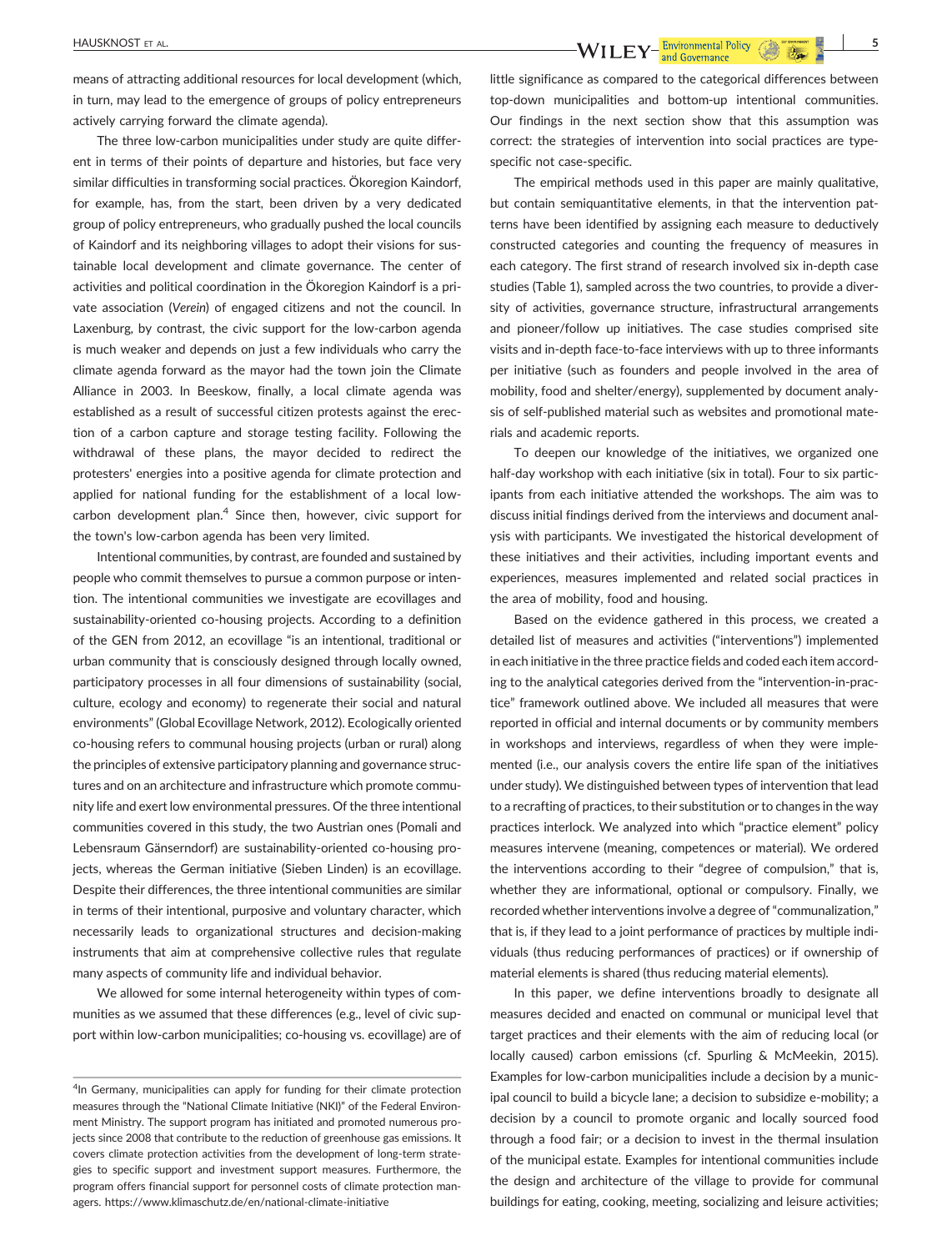TABLE 2 Overview of typical climate protection measures as employed by intentional communities and low-carbon municipalities

| Type of initiative/consumption category Typical climate protection measures |                                                                                               | <b>Description</b>                                                                                                                                                                                                                    |
|-----------------------------------------------------------------------------|-----------------------------------------------------------------------------------------------|---------------------------------------------------------------------------------------------------------------------------------------------------------------------------------------------------------------------------------------|
| Intentional community                                                       |                                                                                               |                                                                                                                                                                                                                                       |
| <b>Housing</b>                                                              | Hot water from renewable sources<br>Green power                                               | Solar panels to generate hot water<br>Standard contract for all residents with a green power supplier                                                                                                                                 |
| Food                                                                        | Communal kitchen with vegan food<br>Food supply from Community<br>Supported Agriculture (CSA) | Flat payment for vegan food independent of whether consumed<br>or not; implies collective food purchases (lower mobility demand)<br>Local food storage is stocked up by CSA project                                                   |
| Mobility                                                                    | Car-free mobility<br>E-bike sharing                                                           | Voluntary car-free living<br>Trips to train station with e-bikes in joint ownership                                                                                                                                                   |
| Low-carbon municipality                                                     |                                                                                               |                                                                                                                                                                                                                                       |
| <b>Housing</b>                                                              |                                                                                               | Local heating system with wood chips Local area heating network with biomass power plant                                                                                                                                              |
| Food                                                                        | Subsidizing local grocery shop<br>Healthy school snack                                        | To allow for short-distance shopping (even in walking or cycling<br>distance) the local grocery shop was subsidized<br>Teaching lessons on healthy snacks (veggies and fruits) with the<br>appeal to bring along daily healthy snacks |
| Mobility                                                                    | Building additional bicycle lanes<br>Fuel-saving training                                     | Building and extending the local bicycle path network<br>Municipalities offer fuel-saving training for free to improve<br>drivers' competencies in this regard                                                                        |

decisions to ban or restrict cars in the village; provisions that common meals are vegetarian or vegan; or decisions to source food from community‐supported agriculture (Table 2).

## **3** | **FINDINGS: IDENTIFYING PATTERNS OF INTERVENTIONS IN SOCIAL PRACTICES**

In this section, we identify the patterns of intervention resulting from our coding of various measures and activities by low‐carbon initiatives. These patterns help us understand the ways and extent to which local climate governance measures intervene in social practices (or fail to do so). The term "pattern" here refers to common tendencies, differences and regularities of the typical features of interventions in both low-carbon municipalities and intentional communities. Figure 1 provides a visual account of the patterns on the most aggregated level.

Table 3 summarises the pattern discovered. In short it can be described as follows: key intervention types of low‐carbon municipalities are re-crafting (technical reduction of carbon emission intensity) and offers to grow low-carbon practices, without at the same time shrinking carbon‐intensive ones. In addition, low‐carbon communities invest considerable effort in changing citizens' attitudes through raising awareness and through marketing campaigns. In contrast, intentional communities put a strong emphasis on substituting practices, with a focus not only on growing low-carbon alternatives but also on shrinking carbon‐intensive practices where possible. Interlocking plays a more important role in intentional communities than in low‐ carbon municipalities. Measures to change inhabitants' attitudes are integrated into the structure of the community and therefore are not discernible as a separate category. While low‐carbon municipalities offer information and optional practices, intentional communities provide offers for alternative practices in combination with obligatory



FIGURE 1 Overview of interventions in social practices by low-carbon initiatives (dark areas indicate strong implementation, while light areas indicate little attention) [Colour figure can be viewed at [wileyonlinelibrary.com\]](http://wileyonlinelibrary.com)

TABLE 3 Condensed and simplified pattern of intervention in the two initiative-types

|                       | Low-carbon municipalities                                     | Intentional communities                                        |
|-----------------------|---------------------------------------------------------------|----------------------------------------------------------------|
| Focus of intervention | Partial substitution (growing without shrinking); recrafting  | Complete substitution (growing and shrinking); interlocking    |
| Predominant means     | Informational and optional measures (offers to individuals)   | Optional and compulsory measures; collective binding decisions |
| Targeted elements     | Meaning (awareness-raising, education); material (recrafting) | Material (substituting); competences                           |
| Approach              | Individual choice; technological change                       | Communalization; sociocultural change                          |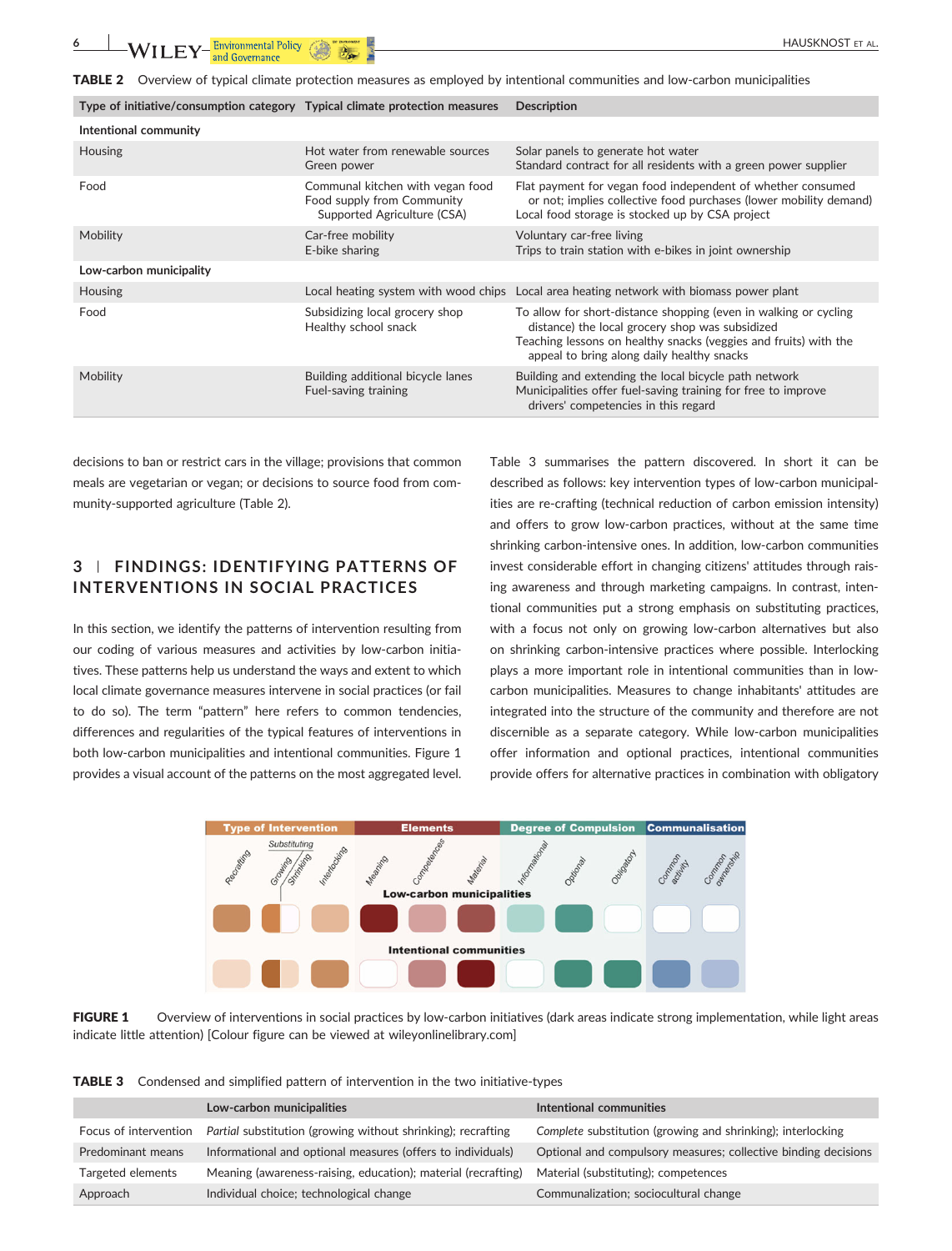Dec **Interv. Area** carbon municipalities Mobility **Intentional communities** 

FIGURE 2 Intervention area mobility: interventions in social practices regarding type of intervention; dominant elements addressed; degree of compulsion and communalization for low‐carbon municipalities and intentional communities (dark areas indicate strong implementation, while light areas indicate little attention) [Colour figure can be viewed at [wileyonlinelibrary.com](http://wileyonlinelibrary.com)]

approaches. Finally, shared ownership or joint use of material elements are core strategies of intentional communities, but do not play a visible role in low-carbon municipalities.

In a next step, this general pattern is now disaggregated into the three intervention areas and discussed comparatively in further detail.

### **3.1** | **Mobility**

Low‐carbon municipalities focus on *substitutive* measures that stimulate the *growing* of low-carbon practices such as promoting cycling and investing in cycling lanes and bike racks, but without *shrinking* the carbon‐intensive ones. That is, new cycle lanes are built without reducing road surface for driving or parking spaces for cars. Most measures are *optional* or *informative* as they offer a low‐carbon alternative and provide incentives (e.g., subsidies for e‐bikes) or information on how to use it. A visual account of the intervention pattern in mobility is provided in Figure 2.

Overall, low‐carbon communities face considerable difficulties when intervening in mobility. In Beeskow, while the population has decreased in numbers, the number of registered cars has increased in the same period (Hielscher & Schäfer, 2016). The transportation issue is perceived as a notoriously difficult one in all low‐carbon communities, mainly because of the communities' rural structures, which seem to create a stubborn "need" for automobility, due to a structural dispersal of different functions of everyday life such as housing, work and leisure. Officials refer to the problem of political competences being spread across several levels of scale, from local to regional and national. Many transportation issues are dealt with on the regional or national levels (e.g., planning and funding of public transport), with very little scope left to the local level.

In intentional communities, by comparison, the pattern of intervention looks different. Importantly, intentional communities do not engage in *recrafting* mobility practices, as their aim is to eliminate unsustainable practices. As a consequence, *substitutive* interventions dominate with a stronger emphasis on *shrinking* carbon‐intensive practices, which makes the *growing* of sustainable alternatives an almost automatic consequence. For example, communities are planned and zoned in a way that automobility is restricted to the fringes of the ecovillage and "allowed" only for trips to other places. Alternatives such as car-sharing, car-pooling and e-bike sharing are offered with the conseuquence that car ownership is far below the average for rural villages. Nevertheless, all intentional communities report

persistent problems with reducing automobility to commute to workplaces or schools, for similar reasons as those in low-carbon municipalities: rural structures and low population density mean poor public transport while distances are often too great to be cycled. In devising innovative solutions to these problems, intentional communities sometimes encounter legal conflicts as with private shuttle service to the nearest train station, which was made economically unfeasible by the Commerce and Industry Regulation Act for transport businesses in Austria, which demands, among pther things, special training for drivers, concessions and special equipment.

and Governance

In both types of communities, several cases exist where measures were implemented which change the ways practices *interlock*. In intentional communities this is an intented standard repertoire promoted by sufficient communal space in the settlements for joint leisure time, communal eating, joint shopping and so on. However, these interlocking interventions also occur in low‐carbon municipalities to some extent. Examples include the maintenance of a small grocery store in the center of Laxenburg, the communal purchase and refurbishment of an old cinema‐café in the town center of Beeskow, the creation of a local swimming pond, and the subsidizing of inner‐city development and zoning provisions limiting the establishment of new suburban shopping malls. All these measures reduce the need for carbon‐intensive mobility. Originally, many of these *interlocking* activities had other than climate‐related primary objectives, such as reviving the urban centers or offering additional leisure options. Therein, however, lies the largely untapped potential of "interlocking" as a climate strategy, as will be further elaborated upon below.

## **3.2** | **Housing**

A visual account of the intervention pattern in housing is provided in Figure 3. Low-carbon municipalities tend to focus on "implementing measures in their own estate rather than in the community" (Bulkeley, 2010; see also Betsill & Bulkeley, 2007). This is confirmed here as well, exemplified by recrafting (mainly thermal insulation, the installation of biomass heating and solar panels) and again by interventions aiming to grow low-carbon behavior (mainly information campaigns for lowenergy housing and energy saving behavior). It is important to note that in most cases these measures do not affect the social practices of the inhabitants and there is little political ambition to change them. Measures aiming to shrink energy‐intensive behavior at home typically are of informative and noncommittal character. The reasons for this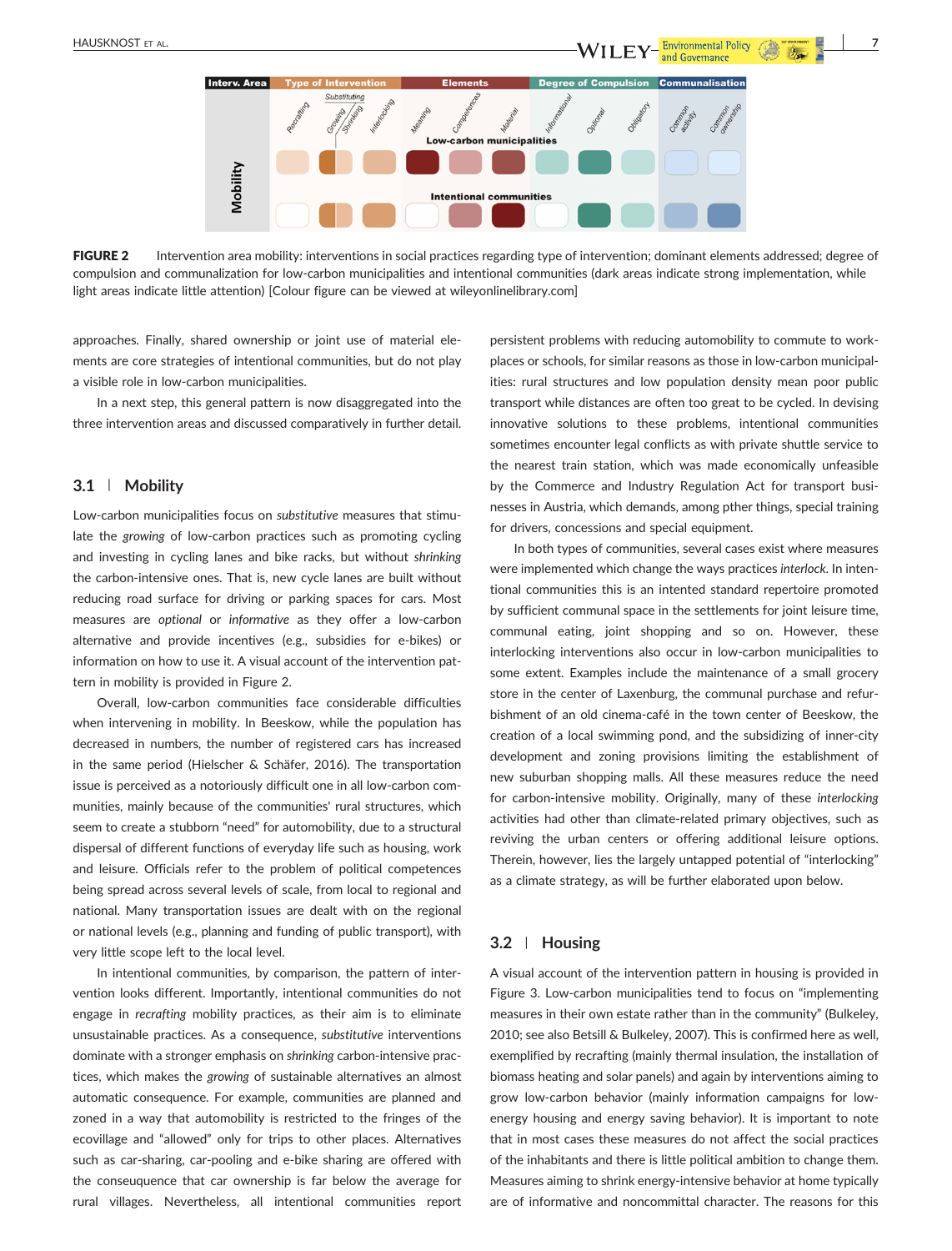

FIGURE 3 Intervention area housing: interventions in social practices regarding type of intervention; dominant elements addressed; degree of compulsion and communalization for low-carbon municipalities and intentional communities (dark areas indicate strong implementation, while light areas indicate little attention) [Colour figure can be viewed at [wileyonlinelibrary.com](http://wileyonlinelibrary.com)]

reluctance relate to premonitions that such policies would be perceived by many citizens as paternalistic and choice‐restricting. Finally, the communalization of built environments (for living, cooking and eating) for purposes of energy saving is absent as a strategy in lowcarbon communities.

Intentional communities, in contrast, show a different pattern, with recrafting, substituting and interlocking interventions being more balanced. *Recrafting* measures include the switch to green electricity and biomass heating or the installation of a rain water cycle for laundering, toilets and irrigation, a compost toilet system and building houses with local resources; all these measures are directly affecting the material elements of practices, with the concomitant need sometimes to establish respective competences for handling compost toilets or biomass heating. *Substitutive* measures in the field of housing are rare also in intentional communities, and mainly regard measures such as the substitution of collective for individual laundering, dining or leisure activities. To live in a passive house also requires inhabitants to substitute (rather than recraft) some practices relating to heating and ventilation. Finally, a common way to change how practices *interlock* in the field of housing is to build and use community buildings for as many activities as possible, from leisure to cooking, laundering and working. This is being reflected in the relatively high level of communalization of activities (which may not be socially accepted in a typical low-carbon municipality). In that way, the heating of private homes and spaces is reduced and resource efficiency is improved. Another example of a rule that effectively reduces private energy consumption is the restriction in one community of land per person to be built on, which leads to dense and energy-efficient building structures. Hence, while interlocking is a key measure in intentional communities,

interlocking measures are conspicuously missing in all three lowcarbon communities studied.

## **3.3** | **Nutrition**

Figure 4 provides a visual account of the intervention pattern in nutrition. The dominant intervention type in low‐carbon municipalities is *recrafting* the element "meaning." In other words, municipalities focus on environmental education in schools and kindergartens and on awareness‐raising activities for adults. Activities include the promotion of restaurants that focus on regionally sourced food, a sustainable food fair or a "hiking for delicacies" day. These activities, which typically take place only once or twice a year, are *recrafting* interventions as they aim to make people use more sustainable ingredients for their regular dishes, without requiring them to engage in new practices. In addition, however, a few *substituting* activities were registered as well: for example, the attempt in Laxenburg to promote home‐made or collectively prepared snacks for school breaks instead of the usual ready-made snacks from the supermarket or the campaign to drink bottled tap water (from refillable bottles) at school, instead of buying bottled water every day. These are arguably interventions that require engagement in new practices. Overall, however, activities of low‐carbon municipalities to intervene in the food‐related practices of citizens are sparse. All activities are at a very low level of *compulsion*, offering information or sensual or esthetic stimulants. Interestingly, we recorded hardly any *interlocking* activities, for example the establishment or encouragement of sustainable workplace canteens to foster collective (organic and low-meat) meals, which would reduce food waste and the carbon footprint of food consumed (cf. Spurling et al., 2013).



FIGURE 4 Intervention area nutrition: interventions in social practices regarding type of intervention; dominant elements addressed; degree of compulsion and communalization for low‐carbon municipalities and intentional communities (dark areas indicate strong implementation, while light areas indicate little attention) [Colour figure can be viewed at [wileyonlinelibrary.com](http://wileyonlinelibrary.com)]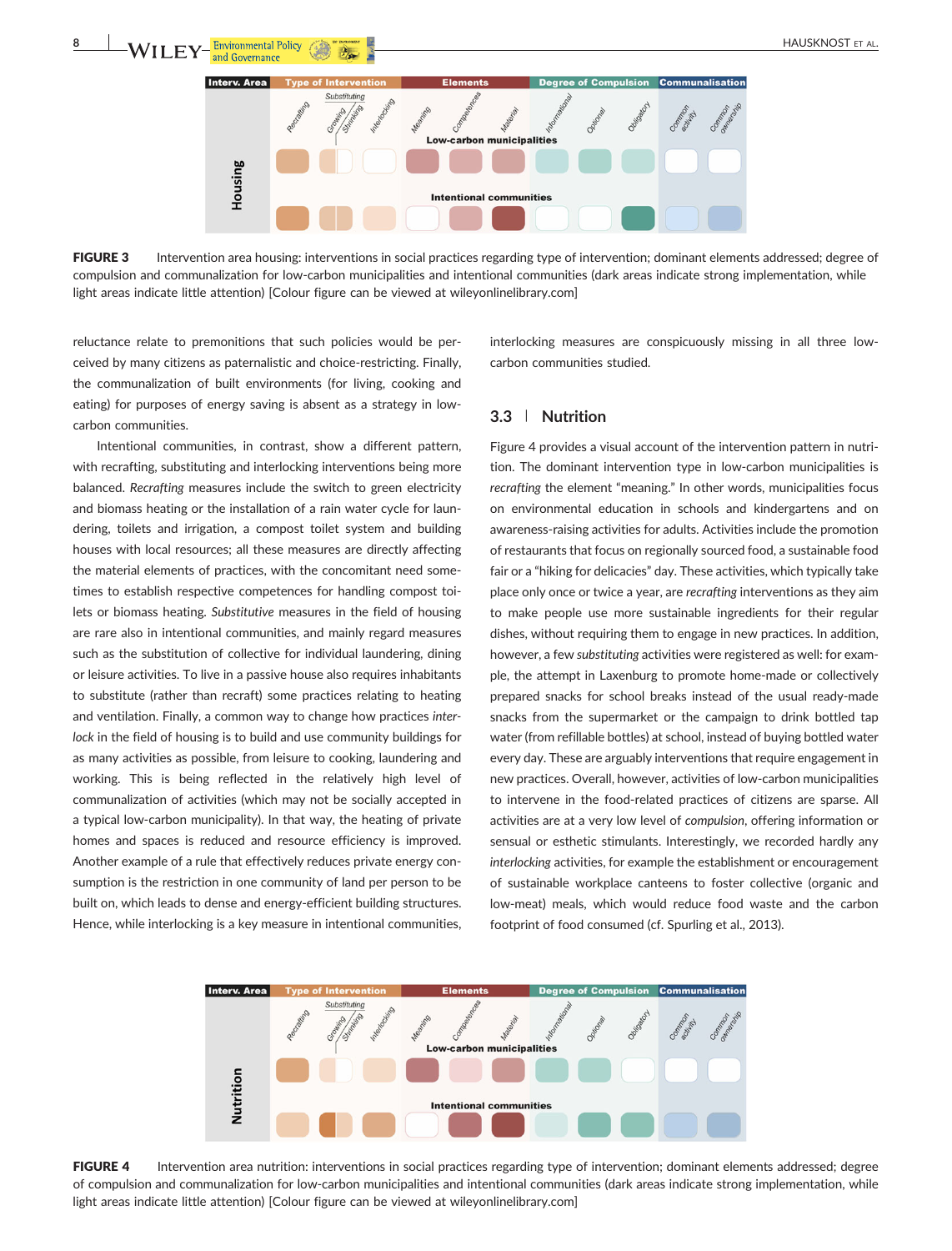In intentional communities, by comparison, the focus is on substituting and interlocking interventions. The area of nutrition seems to be central to the identity and purpose of these communities and therefore constitutes a vibrant field of activity. Substitutive interventions include communal food production, preparation and consumption (to various degrees of formalization and obligation), the encouragement of vegetarian food consumption and the (partial) self-sufficiency in certain types of fruit, vegetables and eggs. In Sieben Linden, for example, it is compulsory for all inhabitants to pay for three vegan meals per day served in the local canteen, even if they do not consume them. Thus, there is a strong incentive to have vegetarian or vegan meals and to make use of the resource‐efficient collective provision of food in the canteen. Further activities include the organization of courses on how to preserve food, the use of damaged but edible produce, the establishment of a food‐coop for external supplies or the implementation of organic agriculture with a minimal use of machinery. All of these interventions involve the introduction, growth and institutional nurturing of alternative practices rather than the recrafting of mainstream ones. This is particularly so when they involve the *collectivization* of food provision activities. With many of these activities, the boundary between substitution and interlocking is crossed. The establishment of communal agriculture, food‐coops and organized cooking for the collective makes other practices (shopping in the supermarket, food transport from far away, individual cooking and eating) at least partially obsolete.

## **4** | **DISCUSSION AND CONCLUSION**

In this paper we chose the perspective of social practice theory to analyze different ways of intervening in carbon‐intensive activities on the communal level. Social practice theory provides a more comprehensive and therefore realistic lens than the methodological individualism normally applied to analyze "behavior," in that it acknowledges the temporal, spatial, material and ideational structures that condition and constrain individual behavior. For example, an information campaign to raise awareness for the advantages of cycling to work may have limited success as long as the distances between homes and workplaces are too far to be cycled, roads are unsafe for cyclists and the temporal structure of everyday life is too tight to allow for low-energy means of transport. Calls to indulge in a more climatefriendly diet may have limited effect if there is too little regional and organic choice on offer, if meat remains too cheap to be avoided and if supermarkets are located in commercial zones outside of villages that can be reached by car only. To intervene in social practices means to change the rules of the game, rather than to cheer on players to try harder. In a world whose sociotechnical structures are geared toward a high‐energy, high‐carbon performance at all levels, "trying harder" to emit less carbon is bound to be frustrated by external constraints. Changing the rules of the game, then, seems a challenging but more promising way forward.

Our practice–theoretical analysis shows that low‐carbon municipalities have limited success in intervening in carbon-intensive practices. They tend either to recraft the material elements of practices, that is, to make practices more efficient without challenging their status as a "need" in the first place, or to offer alternatives without providing the structural conditions for these alternatives to be taken up on a significant scale. In other words, low‐carbon communities "grow" alternative low‐carbon practices without "shrinking" the carbon-intensive practices. Furthermore, they barely rely on communalization as a strategy to reduce the performance of practices and their material impact. Finally, when low-carbon communities change the ways in which social practices interlock (e.g., by revitalizing town centers), they do this for other reasons than low-carbon development, which leaves large emission reduction potentials untapped. Overall, the strategy of low‐carbon communities seems to be to perform better within existing rules rather than to change the rules of the game that are geared toward high‐carbon performance.

Unsurprisingly, intentional communities follow the opposite approach in most respects. They are all about changing and collectively defining the rules of the game to enable a lifestyle that is more in line with ecological boundaries. For example, their interventions aim both at growing (desirable) and at shrinking (undesirable) practices, so the process of substitution is more complete; they consciously use strategies of "interlocking" that make unsustainable practices obsolete or reduce their frequency; their interventions tend to be more binding in that they are built into the material infrastructure and leave less choice to behave in an unsustainable way; and they trust on communalization (of both ownership and activities) as a main strategy to reduce the performance of certain unsustainable practices. Their focus is less on persuading the individual than on changing the structures within which the individual lives.

The main reason for the stark differences in the strategic approaches of low‐carbon municipalities and intentional communities is that it is "sociopolitically unpalatable," as Hobson (2013) puts it, in a representational political setting for municipalities to intervene in the everyday life of citizens in a way that actively reduces choice or "shrinks" unsustainable but popular behaviors, without being able to rely on a strong political consensus or shared values. Municipalities therefore opt for measures that apply new technologies without intervening into individual behavior or that offer alternative forms of behavior as an additional "choice."

Intentional communities, by contrast, do not experience the same constraints in terms of legitimization requirements. Their inhabitants joined the community precisely because of their ambition to radically transform communal and everyday life toward a sustainable mode of living. Here, the "low‐carbon transition" is part of the communal identity and as such forms part of a political and moral consensus. This opens up the space for constant internal (sometimes heated) debate, decision‐making, implementation and reflection on the particular ways in which the communal aims and intentions are realized, while the aims themselves no longer require legitimization.

In terms of the top‐down/bottom‐up distinction of our analysis, the following pattern emerges: while top-down initiatives (e.g., lowcarbon municipalities) have a potentially wide horizontal reach as they encompass large populations, and they have a limited transformative depth as legitimization requirements restrict them to relatively "shallow" measures. In turn, bottom-up initiatives (e.g., intentional communities) have a limited horizontal reach as only a small number of people are interested in living in an intentional community, but their measures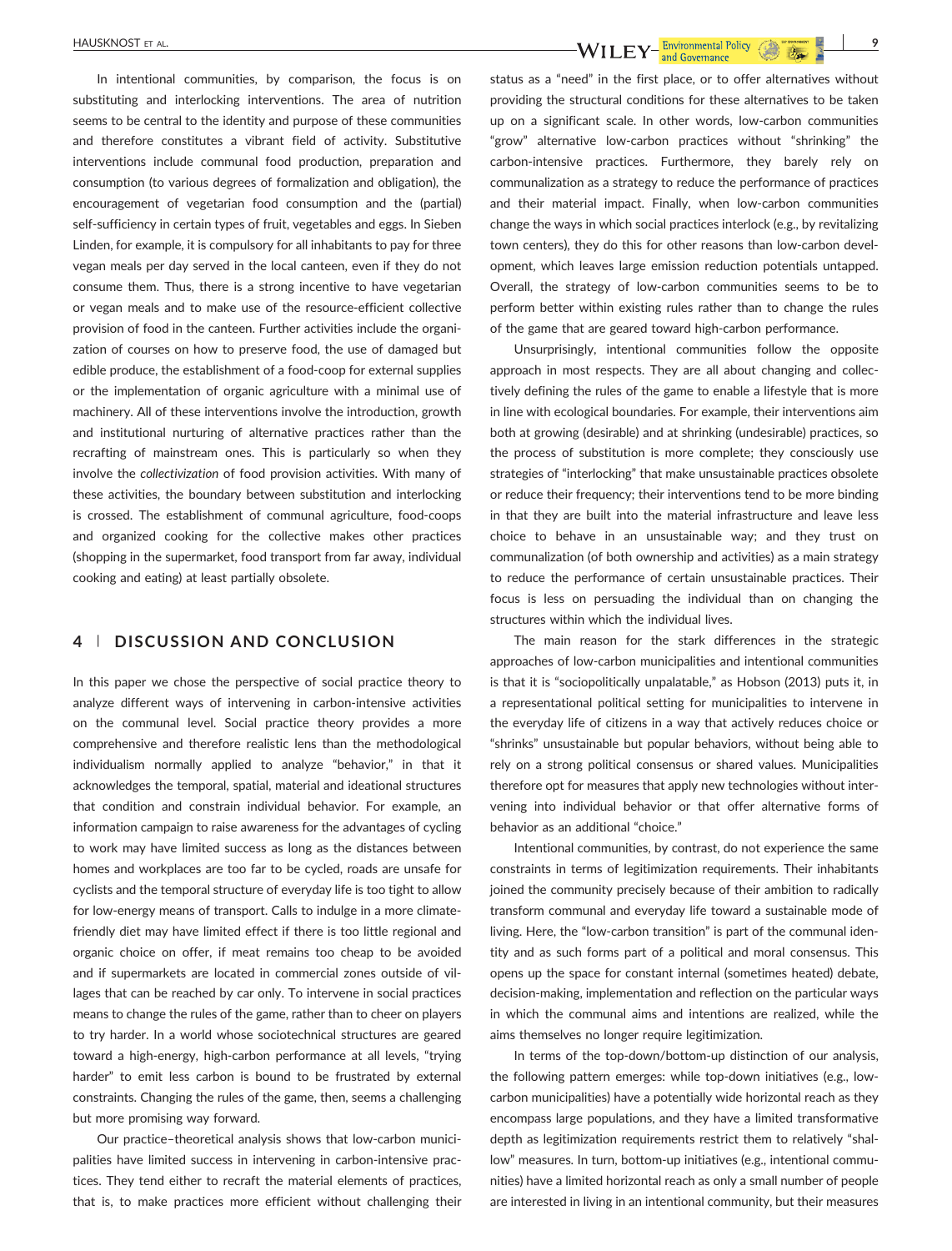**10 WILEY** and Governance **Container and Science Containers 10** HAUSKNOST ET AL.



FIGURE 5 Possible strategies for increasing the transformative depth of interventions in low‐carbon municipalities through learning from intentional communities [Colour figure can be viewed at [wileyonlinelibrary.com](http://wileyonlinelibrary.com)]

have a much greater depth owing to a lack of basic legitimization requirements and due to collective decision‐making devices. This raises the question of how these complementary strengths can be combined to promote a low‐carbon society. More precisely, how can the transformative depth of low‐carbon communities be increased without straining the legitimization resources of local policy-makers, and, in support of this, how can the implementation depth of intentional communities be made fruitful for low‐carbon municipalities without intentional communities having to give up their radical nature as pioneers and laboratories of change?

In discussions with workshop participants from all initiatives under study the following general strategies emerged as potential ways forward (Figure 5):

## **4.1** | **Hybridization/embedding**

The idea behind hybridization is to create institutional, social and spatial links between intentional communities and low-carbon communities that may lead to a partial integration of the former into the latter. The result would be hybrid patterns of activities, infrastructures and ideas that are shared by members of both intentional and low-carbon communities. For example, low-carbon municipalities could invite intentional communities to settle in vacant infrastructure or in new development areas at low cost and to help revitalize and further decarbonize the community in the long run. This strategy, which could be called *embedding*, could be particularly promising in structurally disadvantages areas characterized by depopulation, inexpensive land and vacant buildings, areas looking for ways to attract new inhabitants. The *embedded* intentional communities could, in turn, offer some of their socioecological innovations to "regular" inhabitants of the municipality, such as the community kitchen and dining hall, community gardening, car‐pooling, ecological building techniques and some leisure activities. In addition, certain forms of institutional learning could be initiated, where the active members of both types of communities exchange knowledge and experiences in their respective efforts to create sustainable communities. This could lead to more strategic and deliberate measures to change the ways in which social practices interlock. Embedded intentional communities could have a vital role regarding the mediation and

organization of new practices for other interested inhabitants. If such attractive alternatives become visible, shrinking measures can be legitimized much easily. This would facilitate a "thick translation" of social niche innovations to the mainstream level as proposed by Smedby and Quitzau (2016). It would be naive, however, to assume that such hybridization would necessarily increase the willingness of "regular" citizens to dramatically change their ways of life toward a more sufficiency-oriented mode of living, but, on the one hand, it should not be ruled out, and on the other, citizens might be interested in partially changing their practices. National‐level policies could support the hybridization strategy by incentivizing or subsidizing the embedding of intentional communities in regular (low-carbon) municipalities.

## **4.2** | **Conveyor‐belt/scaling‐up**

On a national level, policies could be designed that create an institutionalized way of knowledge transfer and, more importantly, scale up successful measures by intentional communities (grassroots innovations) to be emulated by interested municipalities. Committees consisting of local politicians, experts and community activists could skim and evaluate experiences and innovations for their potential to be "normalized" and translated into regular municipal contexts. The idea behind the conveyor‐belt principle is to have an institutionalized (automated) procedure by which successful innovations and new practices are lifted from the experimental niches of intentional communities to the mainstream of municipal life. First steps in this direction are being undertaken by the German Federal Ministry for the Environment (BMUB), which has funded several projects aiming at transferring best practices made in ecovillages to surrounding municipalities or neighborhoods in cities.<sup>5</sup>

Both approaches (hybridization on the local level and conveyor‐ belt institutions on the national level) can or should be combined and could contribute to what Smith and Stirling (2018) call "innovation democracy," that is, an institutionalized nexus between grassroots innovation on the one hand and the larger society on the other. In the absence of any such strategies to increase both the transformative

5 http://www.gelebte‐[nachhaltigkeit.de/home/home/index.htm](http://www.gelebte-nachhaltigkeit.de/home/home/index.htm)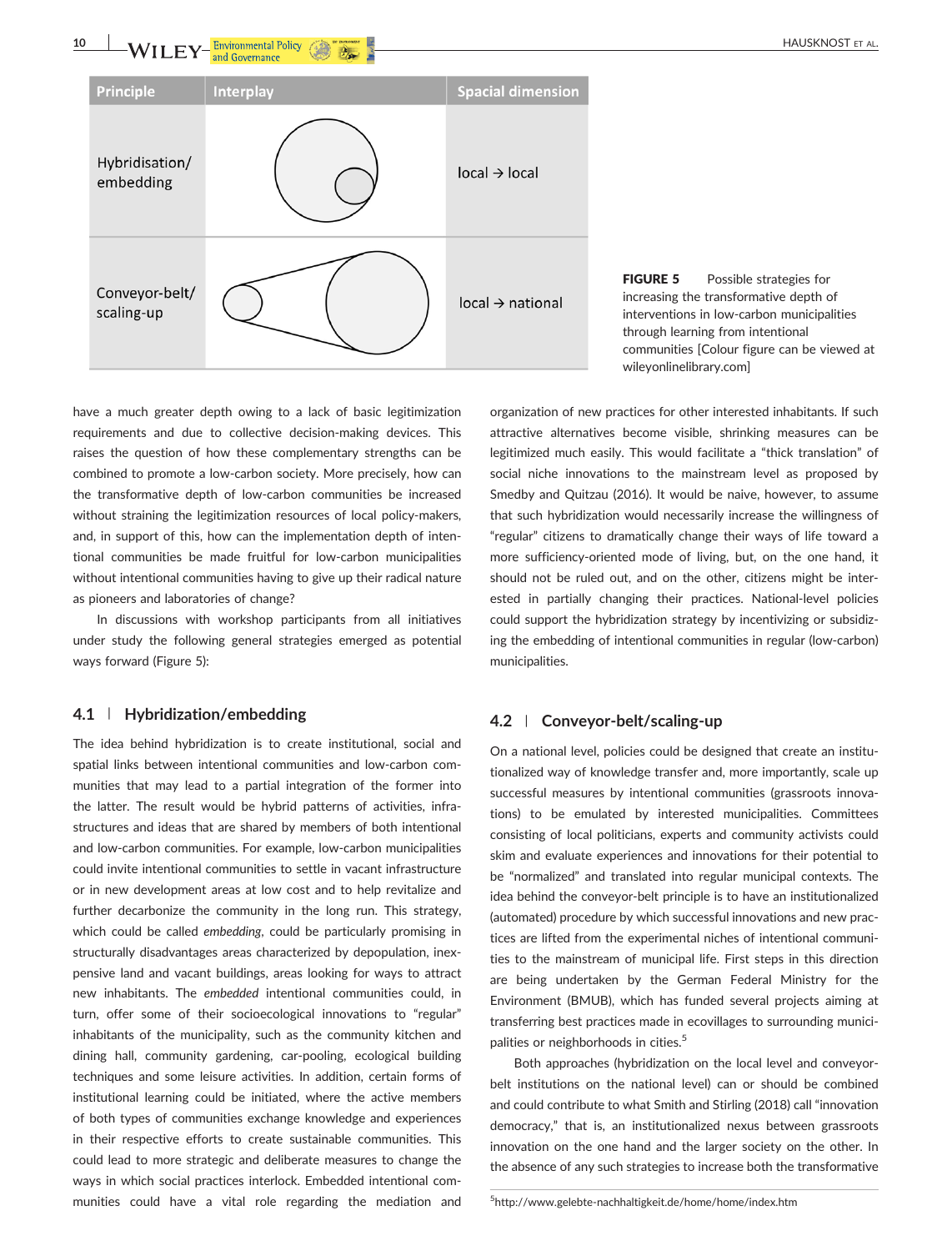**HAUSKNOST ET AL. 11**<br> **11 WILEY** and Governance  $\bigotimes_{\alpha} \bigotimes_{\alpha}^{\infty}$ 

depth of low-carbon municipalities and the horizontal reach of intentional communities, both types will remain isolated and will continue to have limited impact in terms of a socioecological transformation of society at large.

The analytical lens of practice theory helps to understand that future governance must focus on ways to change the rules of the game, and not on improving the performance of individual players within existing rules. Intentional communities are an important resource to inspire and guide such governance efforts. On their own, however, they remain relatively isolated and somewhat obscure niches that are attractive only for a small share of the population as they require a strong ideological determination to subject one's individual lifestyle to principles of ecological sustainability and communal self-governance. Low-carbon communities, by contrast, remain locked into a growth‐based, high‐carbon socioeconomic structure which leaves little room for a transition toward a sufficiency-oriented, strong form of sustainability. We thus recommend that future research on local and urban climate governance should put an emphasis on the institutionalization of the principle of hybridization, and scaling‐up through the conveyor‐belt mechanism. Rather than looking at grassroots innovation and climate governance in isolation, research is needed that explores how innovation (bottom‐up) and collective decision (top‐down) can be interlaced in such a way that the transformative depth of successful intentional communities is extended horizontally and thus "normalized" to some extent in an iterative cycle to move forward the low-carbon transition on the local level.

#### **ACKNOWLEDGMENTS**

This research was funded through the Austrian Climate Research Programme (ACRP) of the Klima‐ und Energiefonds, grant number KR14AC7K11892.

#### **ORCID**

*Daniel Hausknost* <http://orcid.org/0000-0002-0496-5526>

#### **REFERENCES**

- Beatley, T. (2014). Planning for sustainability in European cities: A review of practices in leading cities. In S. M. Wheeler, & T. Beatley (Eds.), *The sustainable urban development reader* (3rd ed.) (pp. 249–258). London, UK: Routledge.
- Betsill, M., & Bulkeley, H. (2007). Looking back and thinking ahead: A decade of cities and climate change research. *Local Environment*, *12*(5), 447–456.<https://doi.org/10.1080/13549830701659683>
- Boyer, R. H. W. (2015). Grassroots innovation for urban sustainability: Comparing the diffusion pathways of three ecovillage projects. *Environment and Planning A*, *47*(2), 320–337. [https://doi.org/10.1068/](https://doi.org/10.1068/a140250p) [a140250p](https://doi.org/10.1068/a140250p)
- Boyer, R. H. W. (2016). Achieving one‐planet living through transitions in social practice: A case study of Dancing Rabbit Ecovillage. *Sustainability: Science, Practice and Policy*, *12*(1), 47–59. [https://doi.org/](https://doi.org/10.1080/15487733.2016.11908153) [10.1080/15487733.2016.11908153](https://doi.org/10.1080/15487733.2016.11908153)
- Brand, K.‐W. (2010). Social practices and sustainable consumption: Benefits and limitations of a new theoretical approach. In M. Gross, & H. Heinrichs (Eds.), *Environmental sociology* (pp. 217–235). Dordrecht, the Netherlands: Springer Netherlands.
- Bulkeley, H. (2010). Cities and the governing of climate change. *Annual Review of Environment and Resources*, *35*(1), 229–253. [https://doi.org/](https://doi.org/10.1146/annurev-environ-072809-101747) [10.1146/annurev](https://doi.org/10.1146/annurev-environ-072809-101747)‐environ‐072809‐101747
- Bulkeley, H., & Betsill, M. M. (2013). Revisiting the urban politics of climate change. *Environmental Politics*, *22*(1), 136–154. [https://doi.org/](https://doi.org/10.1080/09644016.2013.755797) [10.1080/09644016.2013.755797](https://doi.org/10.1080/09644016.2013.755797)
- Bulkeley, H., & Kern, K. (2006). Local government and the governing of climate change in Germany and the UK. *Urban Studies*, *43*(12), 2237–2259.<https://doi.org/10.1080/00420980600936491>
- Castán Broto, V., & Bulkeley, H. (2013). A survey of urban climate change experiments in 100 cities. *Global Environmental Change: Human and Policy Dimensions*, *23*(1), 92–102. [https://doi.org/10.1016/j.](https://doi.org/10.1016/j.gloenvcha.2012.07.005) [gloenvcha.2012.07.005](https://doi.org/10.1016/j.gloenvcha.2012.07.005). PubMed: 23805029
- Christoff, P. (1996). Ecological modernisation, ecological modernities. *Environmental Politics*, *5*(3), 476–500. [https://doi.org/10.1080/](https://doi.org/10.1080/09644019608414283) [09644019608414283](https://doi.org/10.1080/09644019608414283)
- Creutzig, F., Fernandez, B., Haberl, H., Khosla, R., Mulugetta, Y., & Seto, K. C. (2016). Beyond technology: Demand‐side solutions for climate change mitigation. *Annual Review of Environment and Resources*, *41*(1), 173–198. [https://doi.org/10.1146/annurev](https://doi.org/10.1146/annurev-environ-110615-085428)‐environ‐110615‐085428
- Feola, G., & Nunes, R. (2014). Success and failure of grassroots innovations for addressing climate change: The case of the Transition Movement. *Global Environmental Change*, *24*, 232–250. [https://doi.org/10.1016/j.](https://doi.org/10.1016/j.gloenvcha.2013.11.011) [gloenvcha.2013.11.011](https://doi.org/10.1016/j.gloenvcha.2013.11.011)
- Global Ecovillage Network (2012). What is an ecovillage? Retrieved from [https://ecovillage.org/projects/what](https://ecovillage.org/projects/what-is-an-ecovillage/)‐is‐an‐ecovillage/.
- Gram‐Hanssen, K. (2009). Standby consumption in households analyzed with a practice theory approach. *Journal of Industrial Ecology*, *14*(1), 150–165. [https://doi.org/10.1111/j.1530](https://doi.org/10.1111/j.1530-9290.2009.00194.x)‐9290.2009.00194.x
- Haberl, H., Fischer‐Kowalski, M., Krausmann, F., Martinez‐Alier, J., & Winiwarter, V. (2011). A socio-metabolic transition towards sustainability? Challenges for another Great Transformation. *Sustainable Development*, *19*(1), 1–14.<https://doi.org/10.1002/sd.410>
- Hargreaves, T. (2011). Practiceing behaviour change: Applying social practice theory to pro‐environmental behaviour change. *Journal of Consumer Culture*, *11*(1), 79–99. [https://doi.org/10.1177/](https://doi.org/10.1177/1469540510390500) [1469540510390500](https://doi.org/10.1177/1469540510390500)
- Hargreaves, T., Hielscher, S., Seyfang, G., & Smith, A. (2013). Grassroots innovations in community energy: The role of intermediaries in niche development. *Global Environmental Change*, *23*(5), 868–880. [https://](https://doi.org/10.1016/j.gloenvcha.2013.02.008) [doi.org/10.1016/j.gloenvcha.2013.02.008](https://doi.org/10.1016/j.gloenvcha.2013.02.008)
- Heiskanen, E., Jalas, M., Rinkinen, J., & Tainio, P. (2015). The local community as a 'low‐carbon lab': Promises and perils. *Environmental Innovation and Societal Transitions*, *14*, 149–164. [https://doi.org/10.1016/j.](https://doi.org/10.1016/j.eist.2014.08.001) [eist.2014.08.001](https://doi.org/10.1016/j.eist.2014.08.001)
- Hielscher, S., & Schäfer, M. (2016). *Fallstudienbericht COSIMA: Entwicklung der Klimaschutzinitiativen—Region Beeskow*. Case report. Available online: [http://oin.at/\\_publikationen/PublikationenNEU/](http://oin.at/_publikationen/PublikationenNEU/Forschungsberichte/Fallstudienbericht_Beeskow.pdf) [Forschungsberichte/Fallstudienbericht\\_Beeskow.pdf.](http://oin.at/_publikationen/PublikationenNEU/Forschungsberichte/Fallstudienbericht_Beeskow.pdf) Accessed on 30 March 2018.
- Hobson, K. (2013). 'Weak' or 'Strong' Sustainable Consumption? Efficiency, degrowth, and the 10 year framework of programmes. *Environment and Planning C: Government and Policy*, *31*(6), 1082–1098. [https://doi.org/](https://doi.org/10.1068/c12279) [10.1068/c12279](https://doi.org/10.1068/c12279)
- Krause, R. M. (2011). Symbolic or substantive policy? Measuring the extent of local commitment to climate protection. *Environment and Planning C: Government and Policy*, *29*(1), 46–62.<https://doi.org/10.1068/c09185>
- Kunze, I. (2012). Social innovations for communal and ecological living. Lessons from sustainability research and observations in intentional communities. *Communal Societies*, *32*, 50–67.
- Lervik, M., & Sutherland, C. (2017). Local climate governance in the Global South: The case of eThekwini Municipality and the Responsible Accommodation Campaign. *Environmental Policy and Governance*, *27*(4), 325–335.<https://doi.org/10.1002/eet.1757>